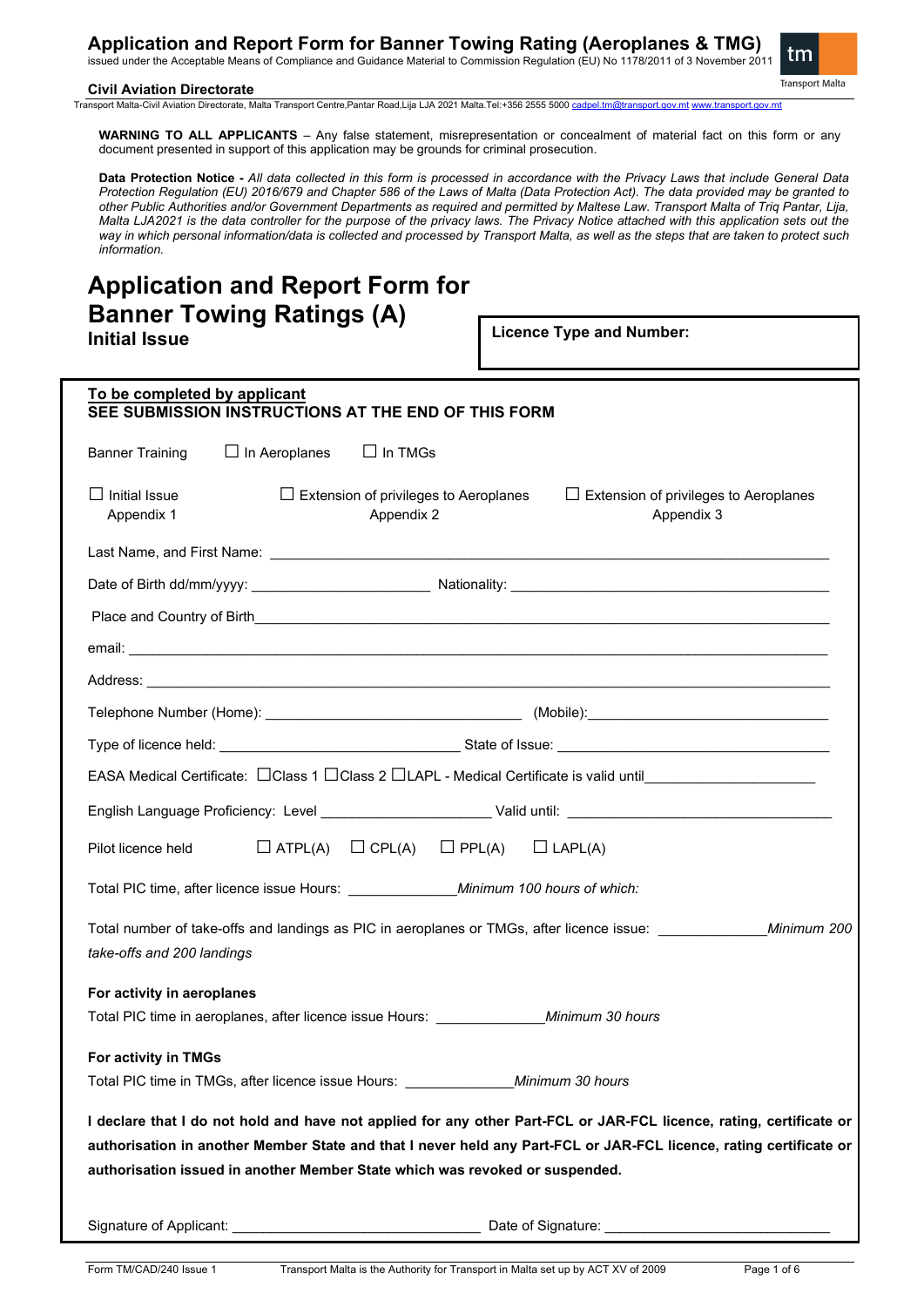issued under the Acceptable Means of Compliance and Guidance Material to Commission Regulation (EU) No 1178/2011 of 3 November 2011

# tm Transport Malta

**Civil Aviation Directorate**  Transport Malta-Civil Aviation Directorate, Malta Transport Centre,Pantar Road,Lija LJA 2021 Malta.Tel:+356 2555 5000 [cadpel.tm@transport.gov.mt](mailto:cadpel.tm@transport.gov.mt) [www.transport.gov.mt](http://www.transport.gov.mt/)

# **Application for Banner Towing Rating Initial Issue**

# **Appendix 1 Complete if applicable**

Licence No:

| ATO Name: <b>ATO Name:</b> ATO Certificate No:                                                        |                                                                                                                      |  |  |  |
|-------------------------------------------------------------------------------------------------------|----------------------------------------------------------------------------------------------------------------------|--|--|--|
|                                                                                                       |                                                                                                                      |  |  |  |
| Theoretical knowledge instruction for the Banner Towing Rating<br>1.                                  |                                                                                                                      |  |  |  |
|                                                                                                       | $\Box$ The applicant completed the approved Theoretical Knowledge Instruction on towing operations and procedures at |  |  |  |
| the ATO.                                                                                              |                                                                                                                      |  |  |  |
| 2a. Banner Towing by aeroplanes                                                                       |                                                                                                                      |  |  |  |
|                                                                                                       |                                                                                                                      |  |  |  |
|                                                                                                       |                                                                                                                      |  |  |  |
| or                                                                                                    |                                                                                                                      |  |  |  |
| 2b. Banner Towing on TMGs                                                                             |                                                                                                                      |  |  |  |
| Number of instruction flights in TMGs towing a banner: __________________________ Minimum 10 flights, |                                                                                                                      |  |  |  |
|                                                                                                       |                                                                                                                      |  |  |  |
|                                                                                                       |                                                                                                                      |  |  |  |
|                                                                                                       |                                                                                                                      |  |  |  |
| The ATO confirms that the applicant has completed the training required by the approved syllabus.     |                                                                                                                      |  |  |  |
|                                                                                                       |                                                                                                                      |  |  |  |
|                                                                                                       |                                                                                                                      |  |  |  |
|                                                                                                       |                                                                                                                      |  |  |  |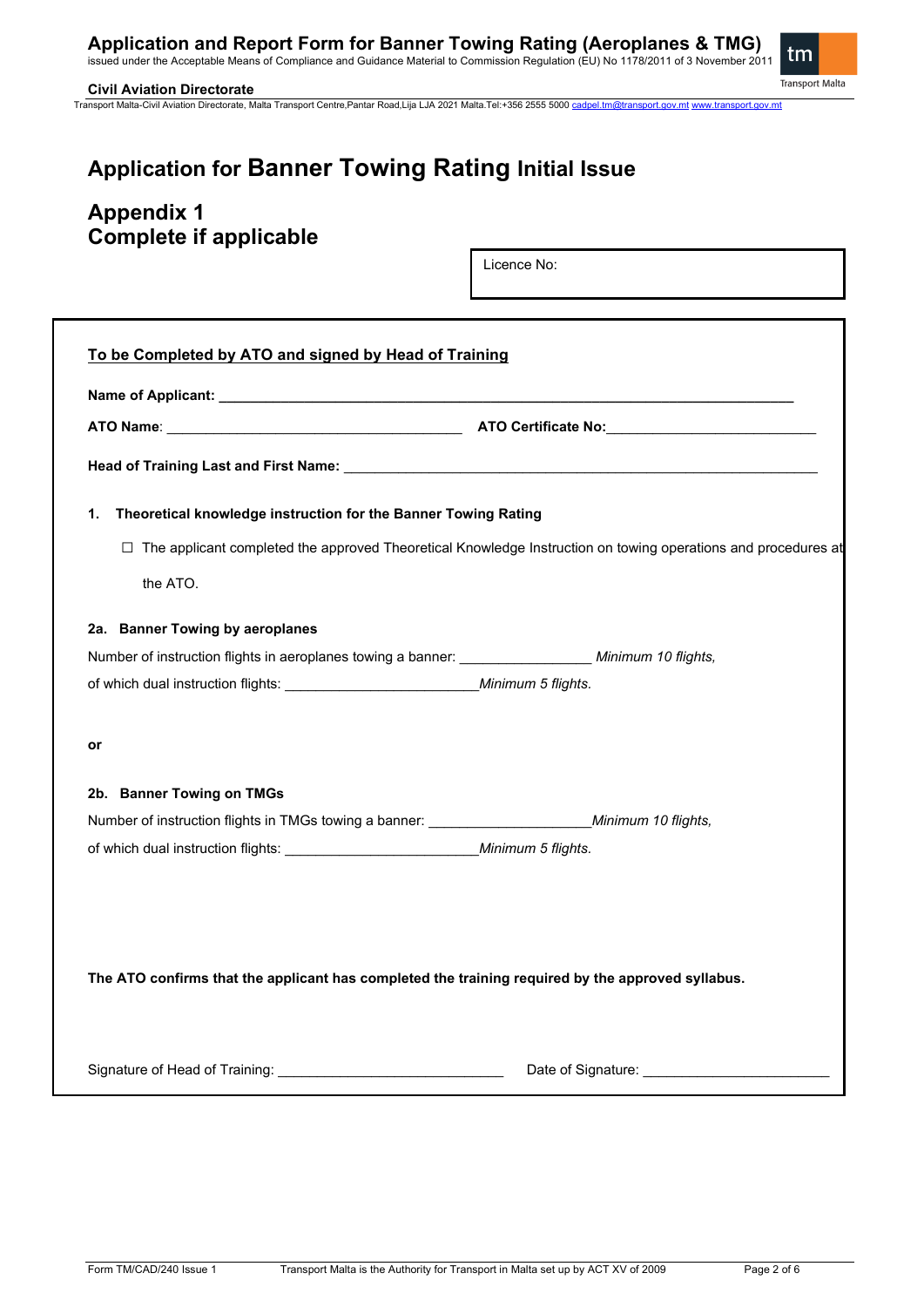issued under the Acceptable Means of Compliance and Guidance Material to Commission Regulation (EU) No 1178/2011 of 3 November 2011



**Civil Aviation Directorate** 

Transport Malta-Civil Aviation Directorate, Malta Transport Centre,Pantar Road,Lija LJA 2021 Malta.Tel:+356 2555 5000 [cadpel.tm@transport.gov.mt](mailto:cadpel.tm@transport.gov.mt) [www.transport.gov.mt](http://www.transport.gov.mt/)

# **Application for Banner Towing Rating – Extension of privileges to Aeroplanes Appendix 2 Complete if applicable**

Licence No:

| To be Completed by ATO and signed by Head of Training                                                          |                                      |  |  |  |
|----------------------------------------------------------------------------------------------------------------|--------------------------------------|--|--|--|
|                                                                                                                |                                      |  |  |  |
|                                                                                                                |                                      |  |  |  |
| Head of Training Last and First Name: Name: New York: Name: Name: Name: Name: Name: Name: Name: Name: Name: Na |                                      |  |  |  |
|                                                                                                                |                                      |  |  |  |
|                                                                                                                |                                      |  |  |  |
| <b>Banner Towing by aeroplanes</b>                                                                             |                                      |  |  |  |
|                                                                                                                |                                      |  |  |  |
|                                                                                                                |                                      |  |  |  |
|                                                                                                                |                                      |  |  |  |
|                                                                                                                |                                      |  |  |  |
|                                                                                                                |                                      |  |  |  |
|                                                                                                                |                                      |  |  |  |
|                                                                                                                |                                      |  |  |  |
|                                                                                                                |                                      |  |  |  |
| The ATO confirms that the applicant has completed the training required by the approved syllabus.              |                                      |  |  |  |
|                                                                                                                |                                      |  |  |  |
|                                                                                                                |                                      |  |  |  |
|                                                                                                                | Date of Signature: <b>Example 20</b> |  |  |  |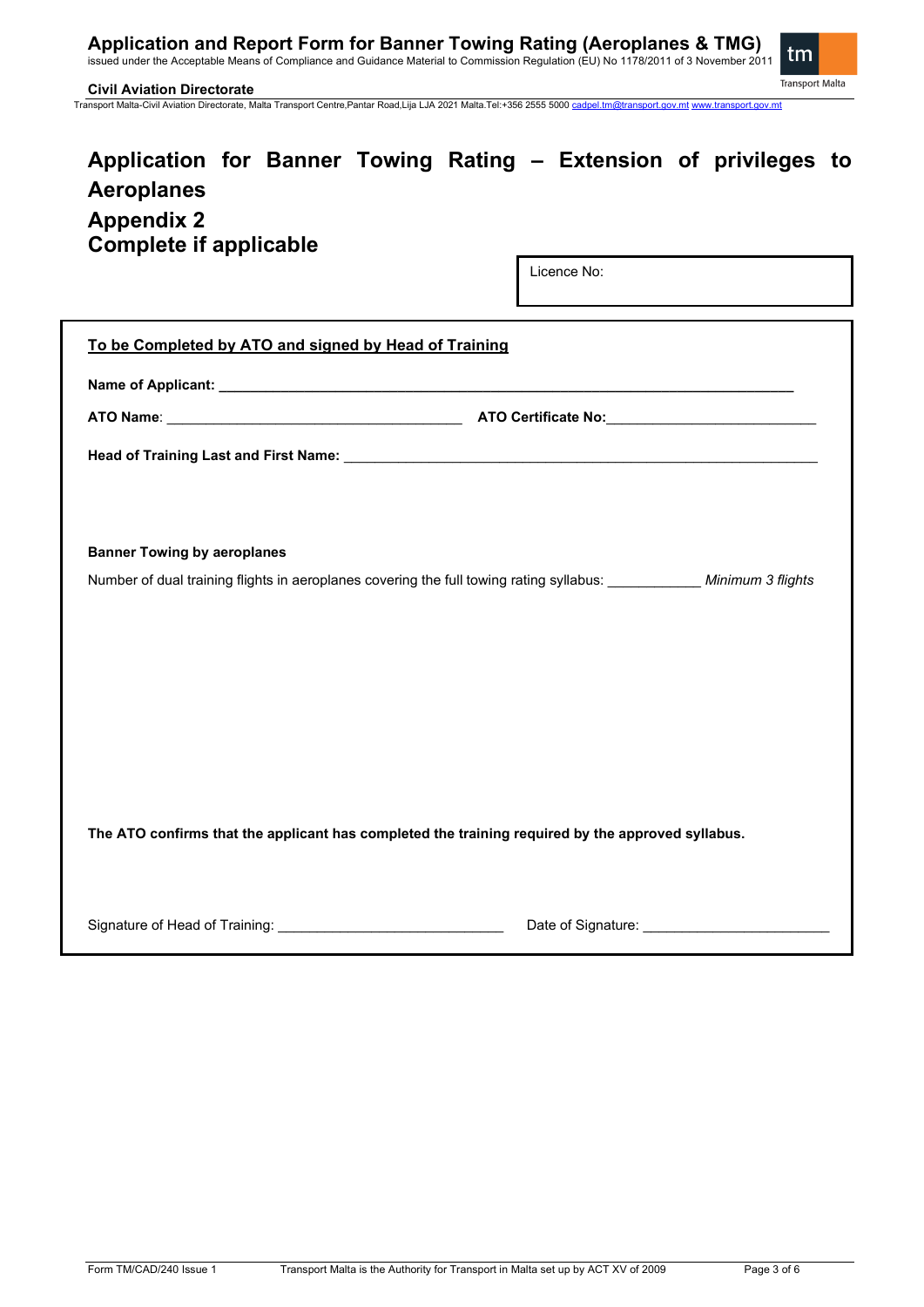issued under the Acceptable Means of Compliance and Guidance Material to Commission Regulation (EU) No 1178/2011 of 3 November 2011



**Civil Aviation Directorate** 

Transport Malta-Civil Aviation Directorate, Malta Transport Centre,Pantar Road,Lija LJA 2021 Malta.Tel:+356 2555 5000 [cadpel.tm@transport.gov.mt](mailto:cadpel.tm@transport.gov.mt) [www.transport.gov.mt](http://www.transport.gov.mt/)

# **Application for Banner Towing Rating – Extension of privileges to TMGs Appendix 2 Complete if applicable**

Licence No:

| To be Completed by ATO and signed by Head of Training                                             |  |  |  |
|---------------------------------------------------------------------------------------------------|--|--|--|
|                                                                                                   |  |  |  |
|                                                                                                   |  |  |  |
|                                                                                                   |  |  |  |
|                                                                                                   |  |  |  |
|                                                                                                   |  |  |  |
| <b>Banner Towing by TMGs</b>                                                                      |  |  |  |
|                                                                                                   |  |  |  |
|                                                                                                   |  |  |  |
|                                                                                                   |  |  |  |
|                                                                                                   |  |  |  |
|                                                                                                   |  |  |  |
|                                                                                                   |  |  |  |
|                                                                                                   |  |  |  |
|                                                                                                   |  |  |  |
| The ATO confirms that the applicant has completed the training required by the approved syllabus. |  |  |  |
|                                                                                                   |  |  |  |
|                                                                                                   |  |  |  |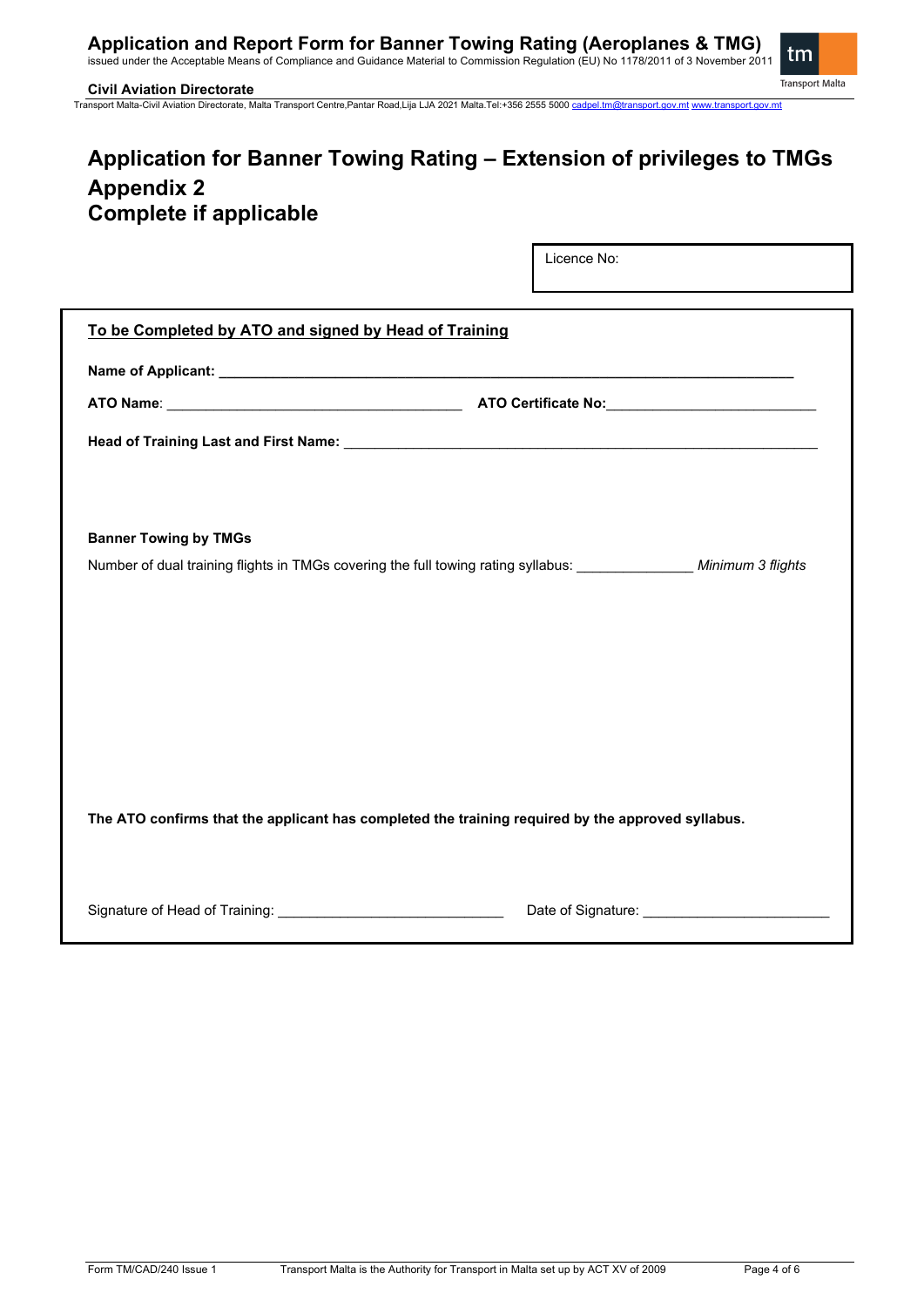issued under the Acceptable Means of Compliance and Guidance Material to Commission Regulation (EU) No 1178/2011 of 3 November 2011

### **Civil Aviation Directorate**

Transport Malta-Civil Aviation Directorate, Malta Transport Centre,Pantar Road,Lija LJA 2021 Malta.Tel:+356 2555 5000 [cadpel.tm@transport.gov.mt](mailto:cadpel.tm@transport.gov.mt) [www.transport.gov.mt](http://www.transport.gov.mt/)



**Submission Instructions Documents required:**

|                                                                                                                                                                                                | <b>Office</b><br><b>Use Only</b> |
|------------------------------------------------------------------------------------------------------------------------------------------------------------------------------------------------|----------------------------------|
| A copy of the Malta ID Card (both sides) or Passport [Original has to be presented<br>before licence is collected / Not required if the applicant already holds a Malta Part-<br>FCL licence]. | $^{\circledR}$                   |
| A copy of the Medical Certificate [Original has to be presented before licence is collected]                                                                                                   | $^\copyright$                    |
| Log Book - All flight instruction must be signed by the instructor                                                                                                                             | $^\circledR$                     |
| Copy of ATO Approval Certificate if not issued by Transport Malta [if applicable]                                                                                                              | $\bigcircledA$                   |
| Copy of Instructor Licence if not issued by Transport Malta [if applicable]                                                                                                                    | $\circledS$                      |
| Copy of Language Proficiency Certificate issued by Transport Malta                                                                                                                             | $^{\circledR}$                   |
| Course Completion Certificate [if applicable]                                                                                                                                                  | $^\circledR$                     |
| Copy of any licence<br>[Original has to be presented before licence is collected]                                                                                                              | $^\circledR$                     |
|                                                                                                                                                                                                |                                  |

### **It is important to send all the documents to avoid a delay in the issue of the rating. Transport Malta – Civil Aviation Directorate Bank Details:**

Bank Name: Bank of Valletta Bank Branch: Naxxar Bank Address: 38, Triq tal-Labour, Naxxar NXR 9020 Bank's BIC Code: VALLMTMT Sort Code: 22013 Account Holder: Transport Malta – Civil Aviation Directorate Account No: 12000580013 IBAN No: MT13VALL 22013 0000 000 12000 5800 13

**Fee**: The applicable fee in the Malta Air Navigation Order / Scheme of Charges on the Transport Malta website has to be submitted with the application.

Queries: If you need additional information send an email to [cadpel.tm@transport.gov.mt](mailto:cadpel.tm@transport.gov.mt) to the attention of **Personnel Licensing Section, Civil Aviation Directorate** giving your contact telephone number.

Send completed form to: **Transport Malta-CAD, Personnel Licensing Section, Pantar Road, Lija, LJA 2021, Malta**